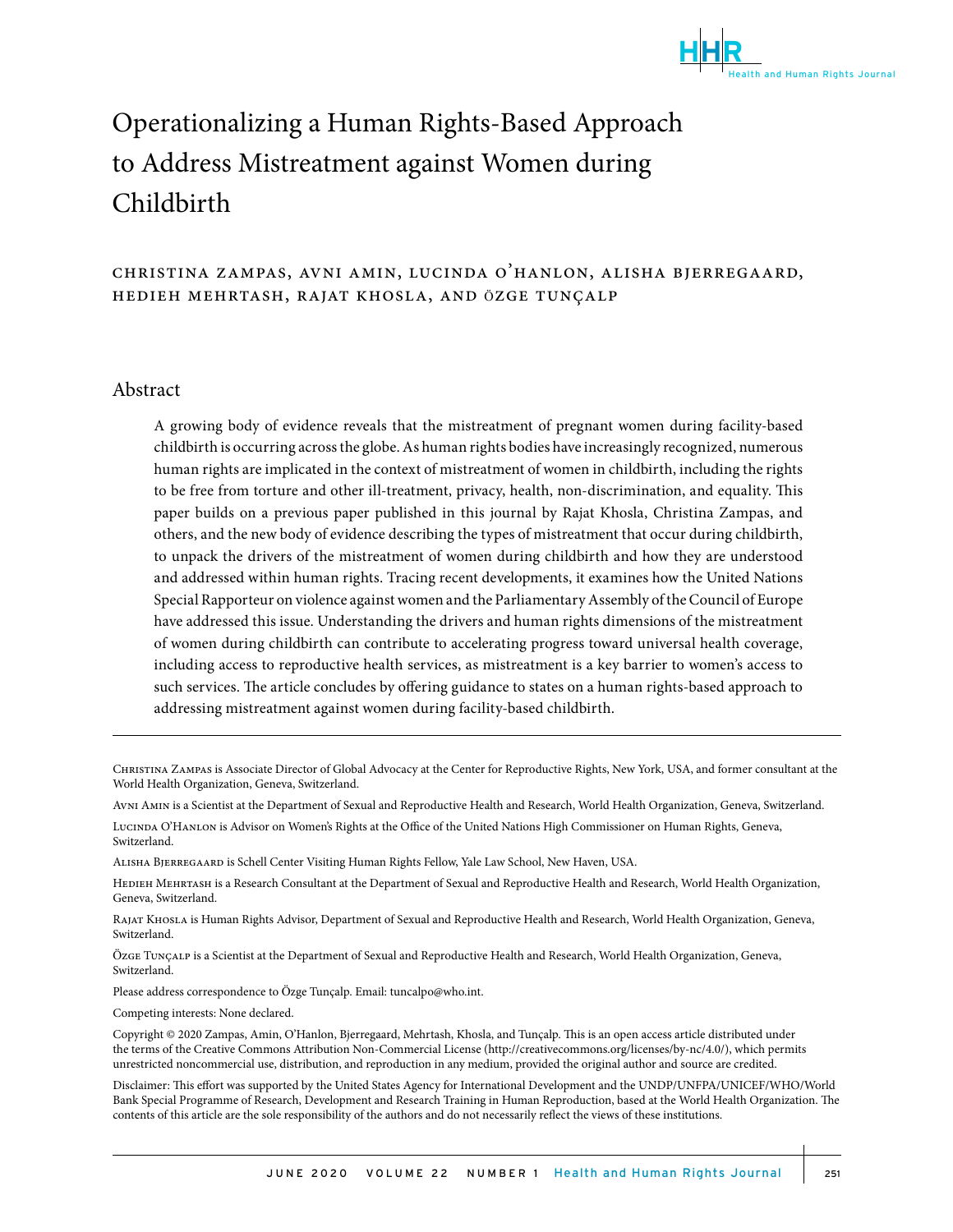#### Introduction

Worldwide, about 140 million women give birth every year.1 For health care facilities, in addition to providing the high-quality clinical care specific to labor and childbirth, this means making sure that the manner in which care is delivered is woman centered and respectful and protects and promotes their rights. Ensuring a continuum of care, regular monitoring and documentation of clinical events, and clear, empathetic, and respectful communication between health care providers and clients is essential. In addition, women must be given the information, choices, and support they need to make informed decisions, and a referral plan must be in place should more advanced medical care become necessary. These are all essential elements of good-quality labor and childbirth care that every woman and newborn should receive.<sup>2</sup>

Within the World Health Organization's (WHO) quality of care framework for maternal and newborn health, experience of care—which includes treatment with respect and dignity, effective communication, and emotional support—is an essential component of the provision of quality care. With an increased body of evidence, there has been a growing recognition that mistreatment of pregnant women during facility-based childbirth is occurring across the globe*.* <sup>3</sup> While various terms (for example, "obstetric violence," "dehumanized care," and "disrespect and abuse") have been used to describe the phenomenon, in this paper we use the term "mistreatment of women during childbirth," which is based on a mixed-methods review capturing a range of experiences of women and health care providers, and which takes into account acts or behaviors that constitute a range of forms of abuse and violence, as well as practices that reflect health system limitations and poor quality of care.<sup>4</sup>

This paper builds on a previous paper by Khosla, Zampas, and others, and the new body of evidence describing the types of mistreatment that occur during childbirth, to unpack the drivers of the mistreatment of women during childbirth and how they are understood and addressed within human rights.5 Tracing recent developments, it examines how United Nations (UN) human rights bodies, including the Special Rapporteur on violence against women, and the Parliamentary Assembly of the Council of Europe, have addressed this issue.

Understanding the drivers and human rights dimensions of the mistreatment of women during childbirth can help states meet their high-level political commitment to ensure universal access to quality health care, including reproductive health services. Under the 2030 Agenda for Sustainable Development, which is designed to "leave no one behind," states have committed to achieving the goals of healthy lives and gender equality by ensuring access to quality maternal health care and guaranteeing women's and girls' reproductive autonomy.6 States have also committed to "end all forms of discrimination against all women and girls everywhere," including through legislative and policy reform.<sup>7</sup>

Universal health coverage (UHC) is the pillar of Sustainable Development Goal 3. High-level commitments and a call to action on UHC occurred at the UN General Assembly in 2019.<sup>8</sup> Member states agreed to accelerate progress toward UHC, including sexual and reproductive health services and reproductive rights, with a focus on poor, vulnerable, and marginalized individuals and groups. Achieving these high-level political commitments requires states to implement a human rights-based approach to addressing the mistreatment of women during childbirth.

### Methods

Building on the data collected for the previous paper by Khosla and colleagues, this paper scoped relevant public health studies and WHO guidelines published since 2016. Additional references were added based on oral and written contributions made at WHO's expert group meeting with the UN Special Rapporteur on violence against women, held in Geneva, Switzerland, in April 2019. Similarly, building on the research findings of the previous paper, which covered normative developments in human rights standards between 2000 and 2015, recent human rights standards were identified by a review of reports, general comments, and decisions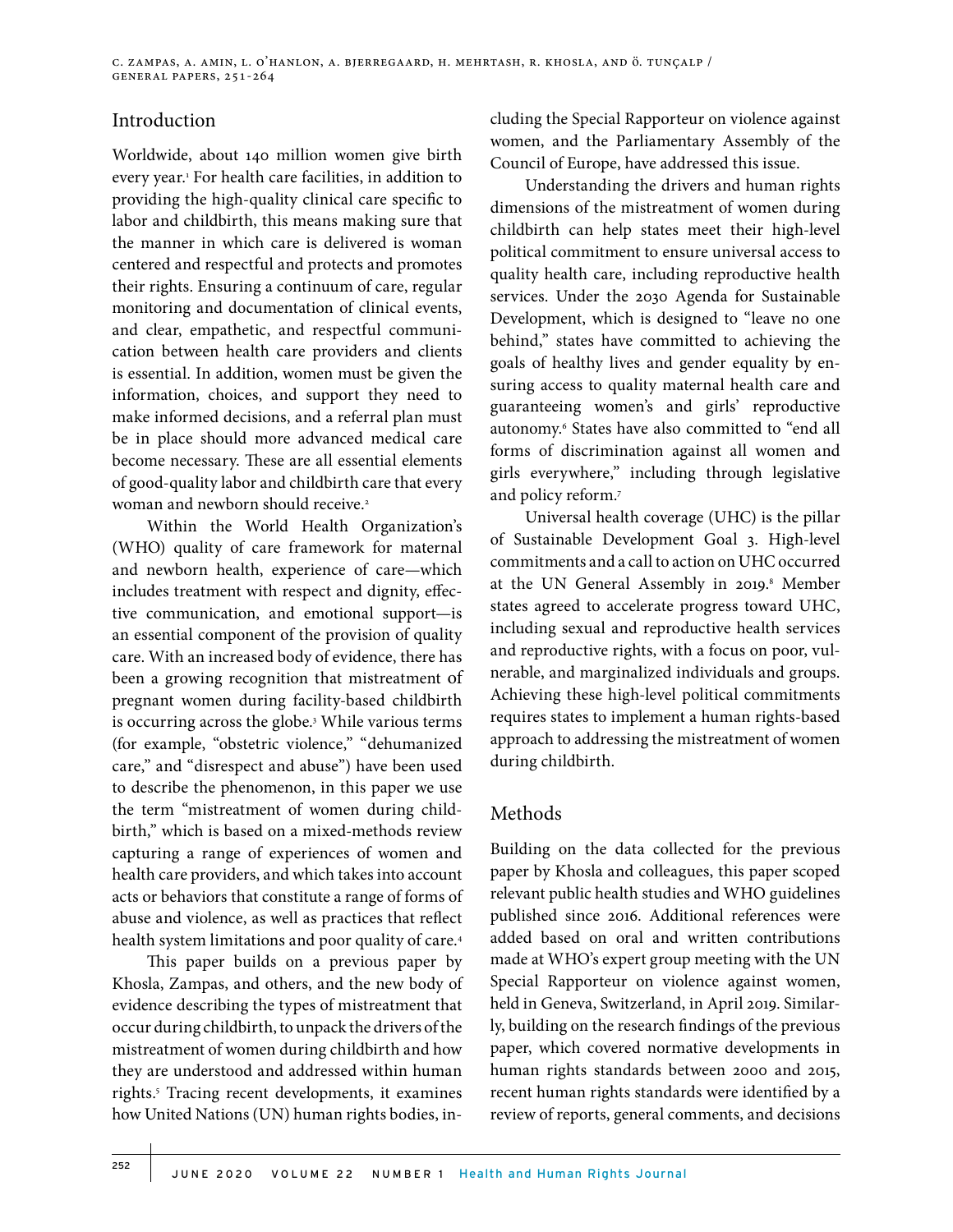issued by UN and regional human rights bodies between 2016 and 2019 regarding the mistreatment of women during childbirth.

# Public health evidence on the types of mistreatment of women during childbirth

There has been an evolving body of scientific research on the mistreatment of women during facility-based childbirth. Yannick Jaffre and colleagues published a paper describing this emerging phenomenon in Niger in 1994.9 In 1998, Rachel Jewkes and colleagues published a qualitative study on why nurses abuse patients in South African obstetric wards. Jewkes highlighted the complex interplay of institutional practices, professional insecurities, coercive control, and power dynamics present during facility-based childbirth; in the meantime, in Latin America, research and advocacy efforts were informing the development of a legal framework addressing "obstetric violence."<sup>10</sup> In 2010, Diana Bowser and Kathleen Hill published their seminal landscape analysis on disrespect for and abuse of women during childbirth.<sup>11</sup> Their work informed our understanding of the definition, scope, contributors, and impact of disrespect and abuse in childbirth.

In 2014, noting that "a growing body of research on women's experiences during pregnancy, and particularly childbirth, paints a disturbing picture," WHO issued a statement on the prevention and elimination of disrespect and abuse during facility-based childbirth. In its statement, endorsed by over 90 civil society and health professional organizations, WHO highlighted that

*[s]uch treatment not only violates the rights of women to respectful care, but can also threaten their rights to life, health, bodily integrity, and freedom from discrimination. This statement calls for greater action, dialogue, research and advocacy on this important public health and human rights issue*. 12

This "has now sparked new empirical research across different continents, an advocacy agenda and a growing number of interventions." $13$  A 2015 systematic review that synthesized the existing global qualitative and quantitative evidence on the mistreatment of women during childbirth in health facilities identified 65 studies containing research findings from 34 countries.14 This review, as well as other studies, categorized the types of mistreatment experienced by women during facility-based childbirth.<sup>15</sup> They also revealed that mistreatment is more likely to occur against, for example, women from minority racial, ethnic, and religious groups; women of lower socioeconomic status; migrant women; women with disabilities; adolescents; women living with HIV; and unmarried women—women who experience intersectional discrimination on multiple grounds.

Despite the growing recognition of this issue, data collection on experiential aspects of facility-based childbirth has been limited by the lack of reliable and valid standardized tools to quantitatively measure the mistreatment of women across global settings. To address this critical gap, WHO led a multi-country mixed-methods study in four countries (Ghana, Guinea, Myanmar, and Nigeria) to develop two measurement tools (labor observation and community survey) and to measure how women are treated during facility-based childbirth across countries.<sup>16</sup> The evidence indicated that a little more than 30% of the study population experienced mistreatment during childbirth in health facilities. The study showed that women were at an increased risk of experiencing physical and verbal abuse between 30 minutes before birth until 15 minutes after childbirth. Moreover, younger, less educated women were most at risk, suggesting that age and lack of education compounded the discrimination faced by some subgroups of women.17

Additionally, it is important to note that women who experience mistreatment during childbirth may underreport these instances. A mixed-methods study in Tanzania, comparing the prevalence of mistreatment during childbirth as measured through observation and self-reporting, found a huge disparity between these two measures both during the baseline and endline measurements (baseline: 69.83% observation versus 9.91% self-reporting; endline: 32.91% observation versus 7.59%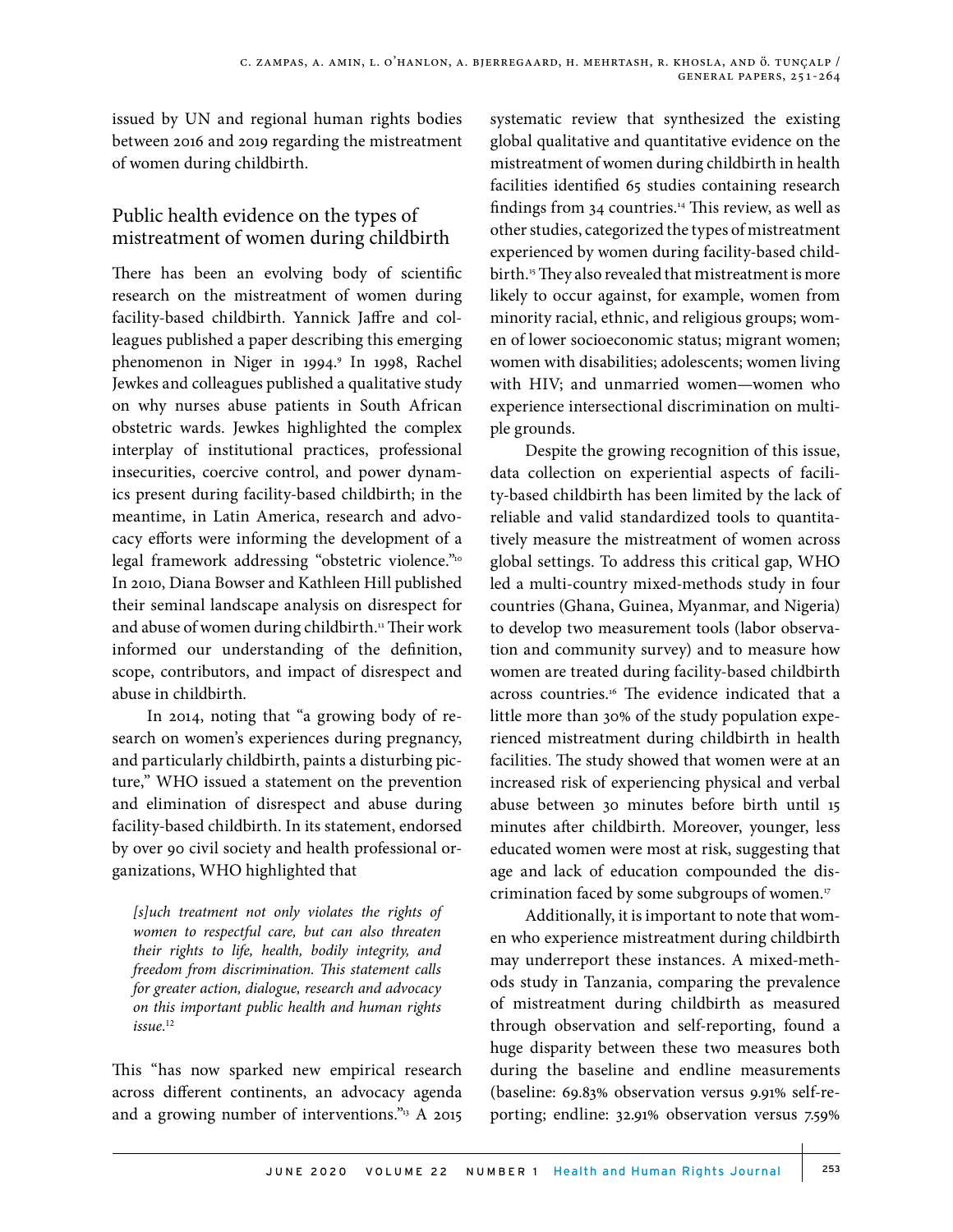c. zampas, a. amin, l. o'hanlon, a. bjerregaard, h. mehrtash, r. khosla, and ӧ. tunçalp / general papers, 251-264

self-reporting). This suggests that mistreatment can be internalized and normalized by users and providers alike.18 This does not mean that the mistreatment they experienced should be ignored or is not important; rather, it highlights the need to be nuanced in the interpretation of evidence, as it appears that women have such low expectations of care that they may be satisfied with poor-quality care that includes mistreatment.<sup>19</sup>

# Understanding the human rights dimensions of mistreatment of women during facility-based childbirth

Numerous human rights are implicated in the context of mistreatment of women in childbirth, including the right to be free from violence, the right to privacy and non-discrimination, and the right to the highest attainable standard of health.<sup>20</sup> Human rights organizations have published reports documenting the abuses that women and girls experience during childbirth in health care facilities around the world.<sup>21</sup> The impact of these rights violations on women's health, well-being, choices, and access to reproductive health services, as well as strategies for how to prevent these abuses, needs further and careful examination.<sup>22</sup>

#### *A continuum of human rights violations*

Childbirth and parenting are life-changing experiences for all women, regardless of their background, culture, or location, as they affect every facet of their lives, including education, employment, family life, and health. While the focus of this paper is on mistreatment against women during facility-based childbirth, it is critical to contextualize these abuses against a wider backdrop of discriminatory laws, policies, and practices faced by women and girls globally. More broadly, these abuses occur as part of a continuum of stigma and discrimination against women in society and implicate a range of human rights, including those related to housing, employment, and the exercise of freedom of expression and association. These abuses are also experienced by women and girls in the context of other sexual and reproductive health care, including abortion, fertility treatments, and contraception.<sup>23</sup> Human rights bodies have consistently found states in violation of numerous human rights—including the rights to be free from torture and other ill-treatment, privacy, health, and equality—when women are denied their autonomy in these contexts.<sup>24</sup>

### *Types of mistreatment*

**Physical and verbal abuse.** Physical abuse during childbirth may entail beatings, hitting, slapping, kicking, and pinching by nurses, midwives, or doctors.25 One woman from Ghana explained:

*When I was due for labour and was asked to push, I couldn't push and the nurse beat me very well. She used a cane to whip me so I could push, but I told her I was tired but she insisted I should push. So she really whipped me with the cane and later used her hand to hit my thigh. There I became conscious and was able to push*. 26

Other forms of physical abuse include providers conducting painful and medically unnecessary vaginal exams during labor.<sup>27</sup>

Women have also reported sexual abuse by health care providers during childbirth. One study, which focused on women's experience of mistreatment during childbirth in a hospital in Nigeria, found that 2.0% of women interviewed reported being sexually abused by a health worker.<sup>28</sup>

Studies and human rights reports have documented abusive, discriminatory, rude, and judgmental language by health care providers toward women in labor. Women report being mocked, scolded, insulted, and yelled at by providers.29 A recent report on Slovakia found that medical personnel often made derogatory remarks toward Roma women about how frequently they had sexual intercourse and the number of children they had, based on the negative gender stereotype that Roma women are "promiscuous."30 In Brazil, it has been reported that "one of the most common insults was 'Na hora de fazer não chorou' ('You didn't cry like that when making the baby')."31

Unmarried adolescent girls face verbal abuse during childbirth because of their age and the stigma of being unmarried.<sup>32</sup> Fear of such discrimi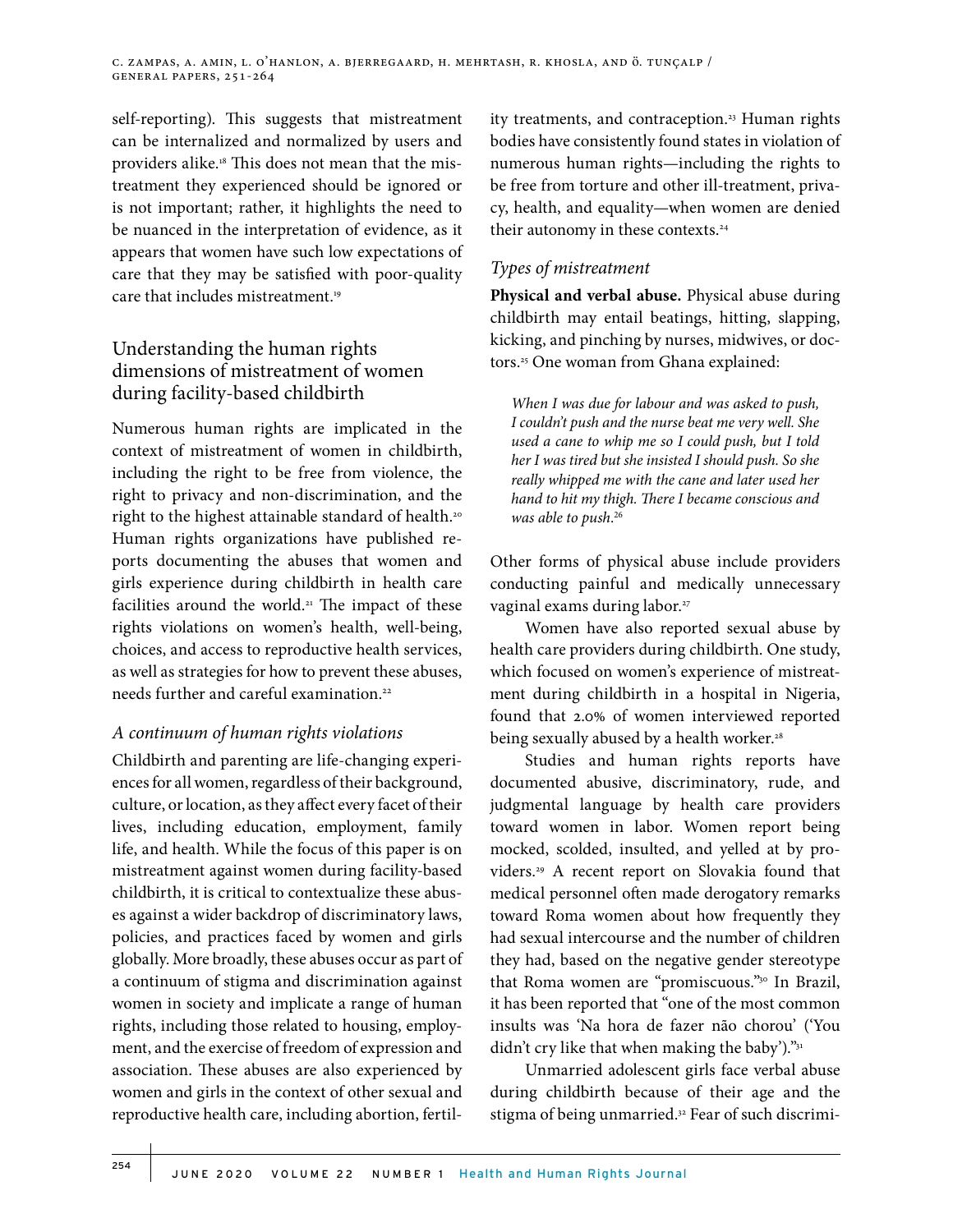nation is a powerful disincentive to deliver in health facilities in Ghana, Sierra Leone, and Tanzania.<sup>33</sup> Women have also reported experiencing threats of treatment being withheld or "threats of beatings if the woman was noncompliant … and blame for their baby's or their own poor health outcomes."34

These practices violate women's right to be free from gender-based violence, as well as their rights to health and privacy. They may also constitute violations of the right to be free from torture and cruel, inhuman, or degrading treatment.<sup>35</sup>

**Absence of informed consent, abuse of the doctrine of medical necessity, and denial of women's choices.** Informed consent to medical care is fundamental in both law (including human rights law) and ethics. Patients have the right to receive information and ask questions about recommended treatments so that they can make informed and well-considered decisions about care.

The information provided by the health provider to the patient should emphasize the treatment's advantages and disadvantages, health benefits, risks, and side effects, and it should enable a comparison of various treatment options. Information should be provided in a manner and language that is understandable, accessible, and appropriate to the needs of the individual making the decision. Persons with disabilities should be provided with all the necessary support and respect for making their decisions, including by ensuring that decisions that should be made using the process of supported decision-making are not de facto substituted decisions.36 The International Federation of Gynecology and Obstetrics (FIGO) recognizes that the implementation of informed consent is an obligation for providers, despite the fact that at times it can be challenging and time consuming.<sup>37</sup>

Violations of the right to informed consent occur in a number of contexts related to labor and childbirth. These include over-medicalized and unconsented-to procedures during and immediately after childbirth; coerced procedures and breaches of privacy during women's stay in health facilities; insufficient information for women to make informed decisions; and health care providers' disregard for

women's preferences in the provision of care.<sup>38</sup>

Women have also been coerced into consenting to sterilization during childbirth.<sup>39</sup> For example, women living with HIV in Kenya have reported being asked to sign consent forms for sterilization while in labor, and others have been misinformed about the procedure or threatened with not being provided baby formula or antiretroviral medications if they refused to consent to sterilization.<sup>40</sup>

These practices deter women from seeking and using maternal health care services and erode their trust in the health care system. They also have significant health impacts on women and their newborns. Routine abuse may also mean that "both health workers and patients may have come to expect and accept the poor treatment of women as the norm."41 In addition to violating ethical principles for providers, these practices violate numerous human rights.<sup>42</sup>

**Denial of care, segregation, removal, and detention.** In the context of facility-based maternity care, women experience discriminatory denials of care, segregation, involuntary separation from their newborns, and detention. For example, women who present at a health care facility during labor may be refused care entirely, on the grounds of lacking the economic means or due to their HIV status. Women have also reported being refused pain medication or anesthesia during childbirth because of an inability to pay. In addition to deliberate refusals to provide pain relief, structural barriers can also be responsible for the failure to provide pain management. For example, pain medication is also not always available in certain health care settings, due to stockouts.43 Women are also subjected to deliberate delays in care, including stitching after childbirth, and serious neglect by providers, sometimes to the point of death or severe disability.<sup>44</sup> In some settings, migrant or refugee women are "expected to pay higher rates for services or to pay bribes" in order to receive care.<sup>45</sup>

Some maternity hospitals segregate women within the facility based on race, ethnicity, or medical condition, such as HIV. For example, Roma women in Slovakia are placed in "Roma-on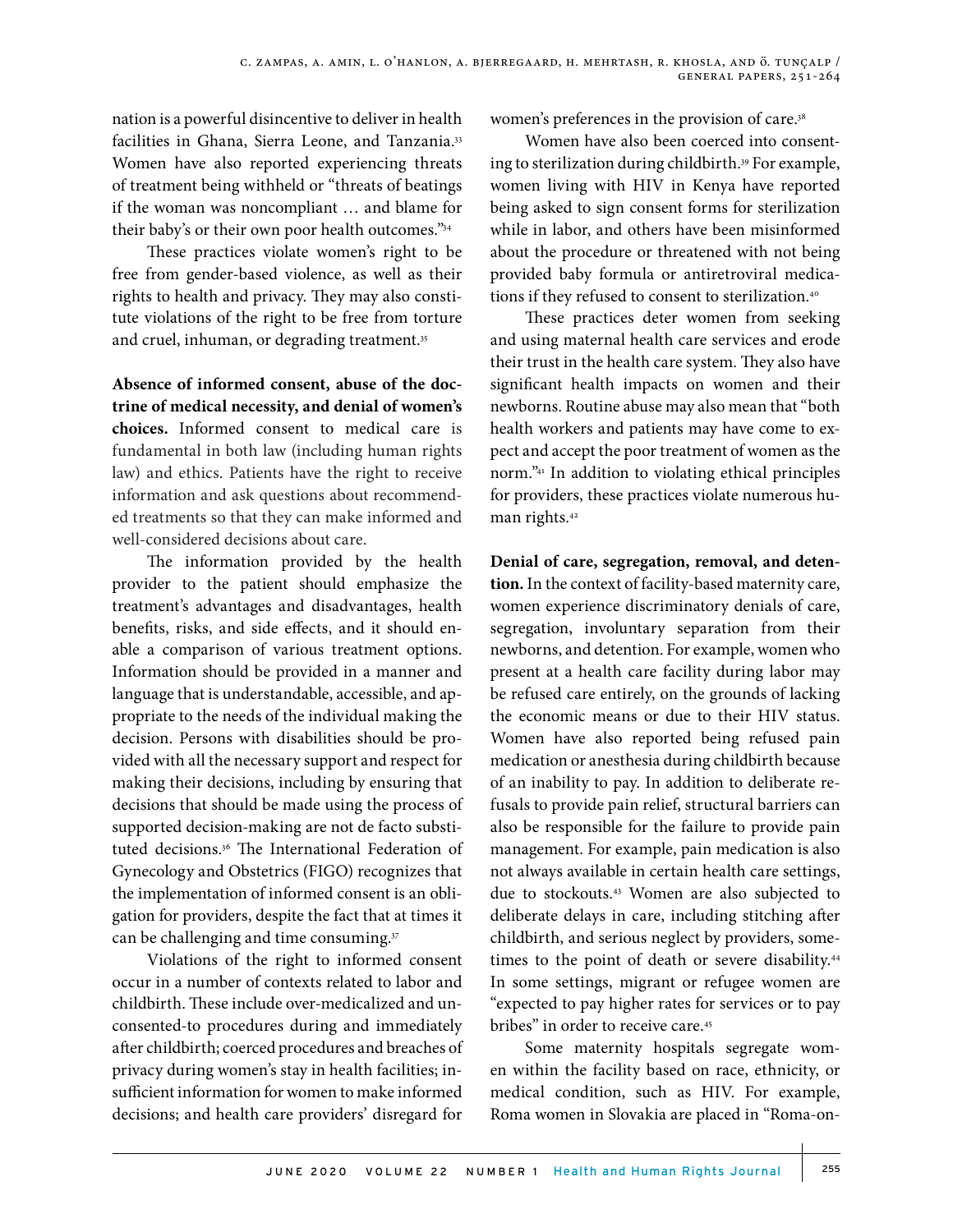ly" rooms in maternity hospitals, which are often substandard.46 Women may also face the removal of their infants from their care against their will with no legitimate health-related justification.<sup>47</sup>

The post-childbirth detention of women and their newborns in health care facilities because of their inability to pay hospital fees is another example of abuse that has been documented worldwide.<sup>48</sup> In Kenya, detained women and their infants have been made to sleep on the floor, denied adequate food, and watched over by guards.49

These practices violate the right to be free from discrimination and may also constitute violations of the right to be free from torture and cruel, inhuman, or degrading treatment.<sup>50</sup>

# Drivers of mistreatment against women during facility-based childbirth

Efforts to prevent women from exerting full control over their bodily autonomy and decision-making are reflected in both law and practice.<sup>51</sup> Many states have failed to put in place a protective legal and policy framework to ensure that women receive care that is respectful of their needs and desires and that prevents and addresses mistreatment during childbirth. This has slowly begun to change. For example, in recent years, some countries have passed laws or issued policies that expressly allow a woman to be accompanied by a companion of her choice during childbirth and have developed broader legislation encouraging the "humanization" of childbirth.<sup>52</sup> However, other laws contribute to an environment of violence and mistreatment. These laws include spousal or third-party consent laws, and laws that deprive women with disabilities of their legal capacity, replacing women's decision-making with that of a family member or other institutional authority. They also encompass laws that recognize fetal personhood, prioritizing the fetus over the life and health of the pregnant woman.

These practices are often justified in the name of tradition, culture, and religion—grounds that human rights bodies have expressly stated may "not [be] used to justify violations of women's right to equality before the law and to equal enjoyment

of all [] rights."53 Underpinning these laws and practices are harmful gender stereotypes. In addition, the power imbalance often embedded in the provider-patient relationship further reinforces the denial of women's reproductive autonomy. Health systems conditions and constraints also play a role in fueling the mistreatment of women during facility-based childbirth.

It is important to recognize that different types of mistreatment, and even the same types, may have different causes depending on the context, even in the same facility.

## *Harmful gender stereotypes*

Stereotypes about women's decision-making competence, women's natural role in society, and motherhood often fuel the laws and practices denying women's reproductive autonomy during childbirth. These stereotypes arise from strong religious, social, and cultural beliefs and ideas about sexuality, pregnancy, and motherhood.<sup>54</sup> The stereotype that women are overly emotional and vulnerable and are therefore incapable of making rational decisions about their medical care is particularly pervasive. In the reproductive health context, this stereotype is compounded by stereotypes depicting women's primary role as mother, child bearer, and caregiver.<sup>55</sup> These gender stereotypes create the ideal of the "self-sacrificing mother."56

UN human rights bodies are beginning to recognize the harms of such stereotypes.57 The CE-DAW Committee, in *L.C. v. Peru*, affirmed that this "self-sacrificing mother" stereotype "understands the exercise of a woman's reproductive capacity as a duty rather than a right."58 As a result, any pain or suffering that accompanies the child bearing role is considered natural and expected, and health care providers may therefore not offer women the same pain management during labor and childbirth as they would offer to other patients in pain.59

The UN Working Group on the issue of discrimination against women in law and in practice has recognized that "unnecessary medicalization … [has] functioned as [a] form of social control exercised by patriarchal establishments to pre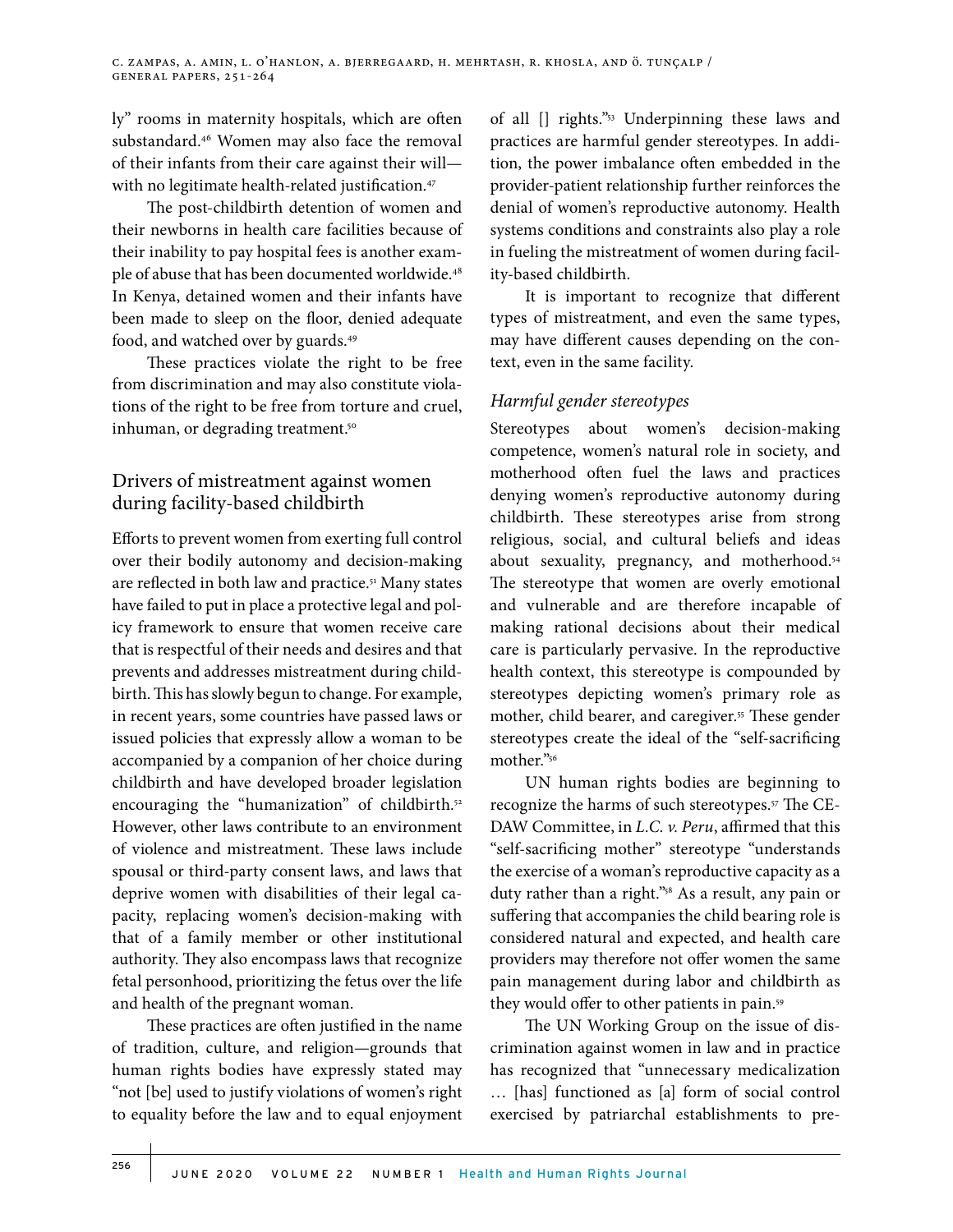serve the gender roles of women."<sup>60</sup> The Special Rapporteur on torture has also noted that in many countries, women seeking maternal health care face a high risk of ill-treatment, particularly immediately before and after childbirth, and that this "mistreatment is often motivated by stereotypes regarding women's childbearing roles and inflicts physical and psychological suffering that can amount to ill-treatment."<sup>61</sup> Relatedly, stereotypes can also negatively affect how women's bodies are perceived, leading to sometimes unnecessary interventions, such as episiotomies, C-sections, or symphysiotomies.<sup>62</sup>

All the stereotypes mentioned above interact such that health care providers in some cases do not seek women's informed consent, instead substituting their beliefs about the best course of treatment for those of the women. Such treatment is often justified on the basis of the purported interests of the fetus or the best interest of the woman, but it reinforces the stereotype that women are unable to make informed decisions and reduces them to objects of intervention without agency.63

### *Power dynamics*

Interpersonal and systemic power dynamics in the provider-patient relationship are other root causes of mistreatment. As noted by Lynn Freedman, understanding power is helpful to understanding how mistreatment occurs and how to address it. Freedman classifies such power as visible (formal, observable powers such as laws and regulations), hidden (powers beyond professional standards of care, which encompass all the actors in health settings, such as guards and food service delivery personnel), or invisible (norms that operate subconsciously and are internalized by providers or women themselves).<sup>64</sup> Thus, power dynamics can be both interpersonal and systemic (see section below on weak health systems).

In the context of the provider-patient relationship, the provider has the power of authoritative medical knowledge and the social privilege of medical authority, while the patient is largely dependent on the provider for information and care.<sup>65</sup> The UN Special Rapporteur on the right to health has described the right to autonomy over decision-making as a counterweight to "the imbalance of power, experience and trust inherently present in the doctor-patient relationship."66 This imbalance can be especially acute in childbirth, as women may experience a heightened sense of vulnerability during labor, childbirth, and the immediate post-partum period, including because women who give birth, regardless of the circumstances, are often grateful if the outcome is a healthy infant. The power dynamics between provider and patient are also a product of their specific social context: institutional maternity care "tracks lines of social disadvantage," mirroring "the inequalities of the society in which it functions."67

This imbalance is particularly apparent in providers' abuse of the doctrine of medical necessity to justify mistreatment and abuse during childbirth.<sup>68</sup> The forced sterilization of women following childbirth is one such example, with providers justifying performing the procedure without the woman's consent as somehow necessary for the best interests of the woman.<sup>69</sup> Providers also withhold information or mislead women into consenting to sterilization, acting, in the words of the European Court of Human Rights, with "gross disregard for her right to autonomy and choice as a patient."70 Although providers do not necessarily have the intent to ill-treat their patients, "medical authority can foster a culture of impunity, where human rights violations do not only go unremedied, but unnoticed."71

### *Weak health systems*

Health systems need to be better able to prevent and effectively respond to mistreatment against women.72 Health system conditions and constraints play a role in driving mistreatment against women during childbirth.73 States have an obligation to ensure the availability and quality of maternal health care facilities, goods, and services, as well as the adequate training of providers.74 To fulfill this obligation, states "must devote the maximum available resources to sexual and reproductive health," adopt a human rights-based approach to identifying budgetary needs and allocations, and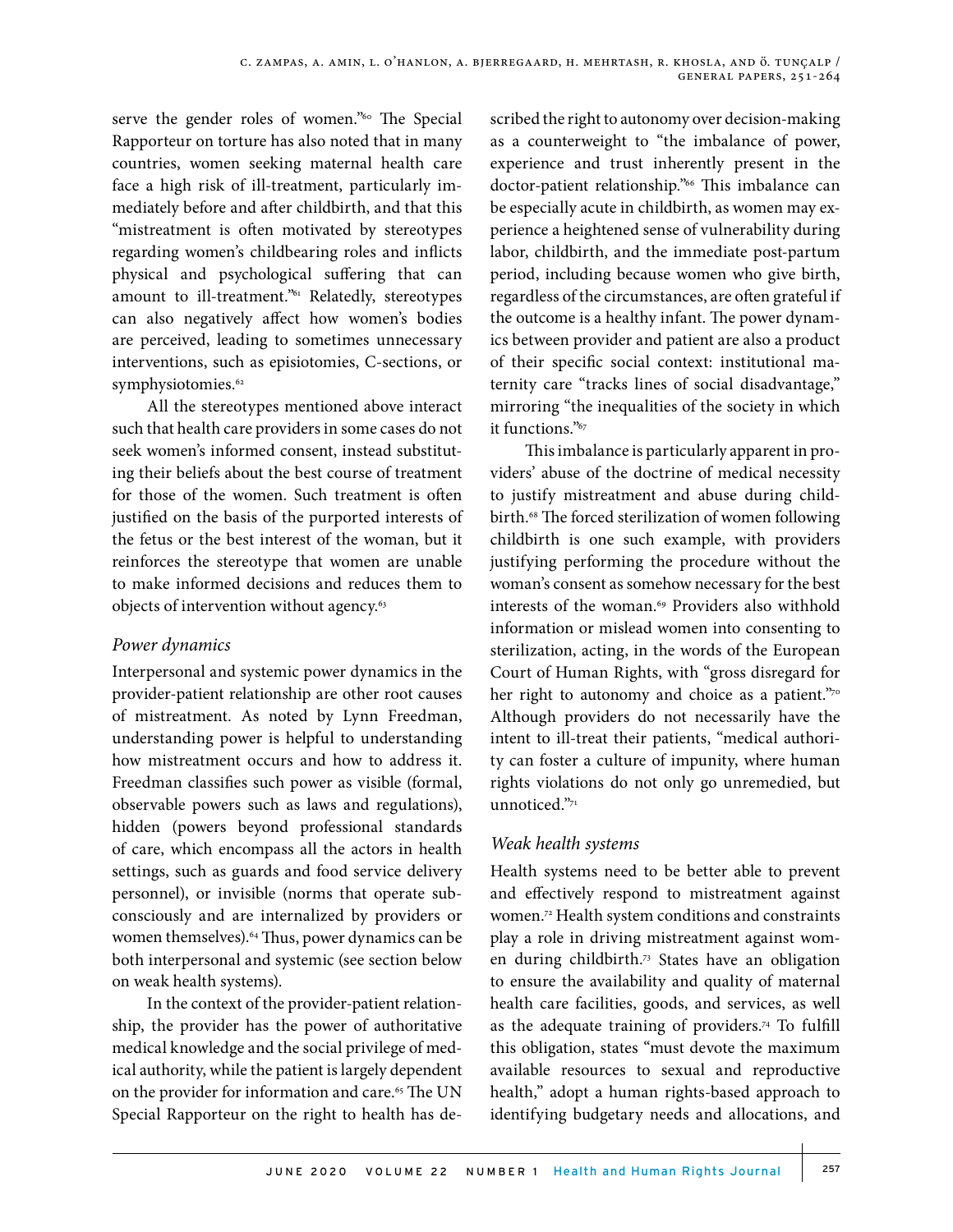ensure accountability.<sup>75</sup> Human rights bodies have recognized that a state's failure to dedicate adequate resources to women's specific health needs is a violation of women's right to be free from discrimination and that it requires effective mechanisms for redress.76

The "entrenched gender-based discrimination within the largely female health workforce, who experience gender pay gaps, irregular salaries, lack of formal employment, sexual harassment, and inability to participate in leadership and decision-making" also plays a role in normalizing and thereby perpetuating mistreatment.77 A 2016 WHO global survey of midwives "reveal[ed] that too often midwives report their efforts are constrained by unequal power relations within the health system. Many midwives also face cultural isolation, unsafe accommodation and low salaries."78

Twelve UN agencies, including WHO, have therefore urged states to pay "particular attention … to the gendered nature of the workforce" and ensure gender-sensitive facility-level policies, as well as health professional regulations operationalizing decent work and formal employment of the health work force, in order to address discrimination against women health workers in health care settings and to alleviate stressful work conditions that can foster mistreatment.79 They have also recommended that states support health workers "in upholding their legal and ethical responsibilities, including with respect to advancing human rights, and that their role as human rights defenders [] be protected."80

# Using global health and human rights mechanisms to address mistreatment during childbirth: The way forward

WHO and UN and regional human rights experts and bodies have called attention to the mistreatment of women during childbirth and pushed for states to take steps to ensure that women receive dignified, respectful health care during labor and childbirth.<sup>81</sup>

The work on the mistreatment of women during childbirth has sparked new empirical research across different continents, an advocacy agenda, and a growing number of interventions. In 2018, for example, synthesizing qualitative evidence, researchers developed domains of what constitutes respectful maternal care, expanding on the concept of mistreatment.<sup>82</sup> This led to WHO publishing global recommendations on intrapartum care for a positive childbirth experience that included specific recommendations on respectful maternity care.<sup>83</sup>

International human rights bodies have played a vital role in setting standards and monitoring human rights violations in the context of maternal health, including childbirth.<sup>84</sup> For example, in 2012, the Office of the United Nations High Commissioner for Human Rights issued technical guidance on the application of a human rights-based approach to the implementation of policies and programs to reduce preventable maternal morbidity and mortality.85 And in 2011, the CEDAW Committee issued its decision in *Alyne da Silva Pimentel Teixeira v. Brazil*, considered the first decision where a government was held accountable for a preventable maternal death by an international treaty body.<sup>86</sup>

Although many human rights bodies have denounced the range of abusive practices as violations of human rights, their decisions and statements have often been siloed. UN mechanisms and Special Procedures mandate-holders have looked at specific sets of abuses, such as forced sterilization and the shackling of incarcerated or detained women during childbirth, leaving many types of mistreatment, many of which are often normalized, "unaddressed or inadequately analysed under international human rights law."87 In particular, they have not necessarily articulated the rights violations in a way that acknowledges the broader backdrop of abuse and mistreatment within the context of childbirth and sexual and reproductive rights more generally.<sup>88</sup> In addition, courts and human rights bodies have not clearly articulated that this mistreatment is fueled by intersectional discrimination and experienced disproportionately by particular groups of women, including women with disabilities, migrants, economically disadvantaged women, adolescents, indigenous or other ethnic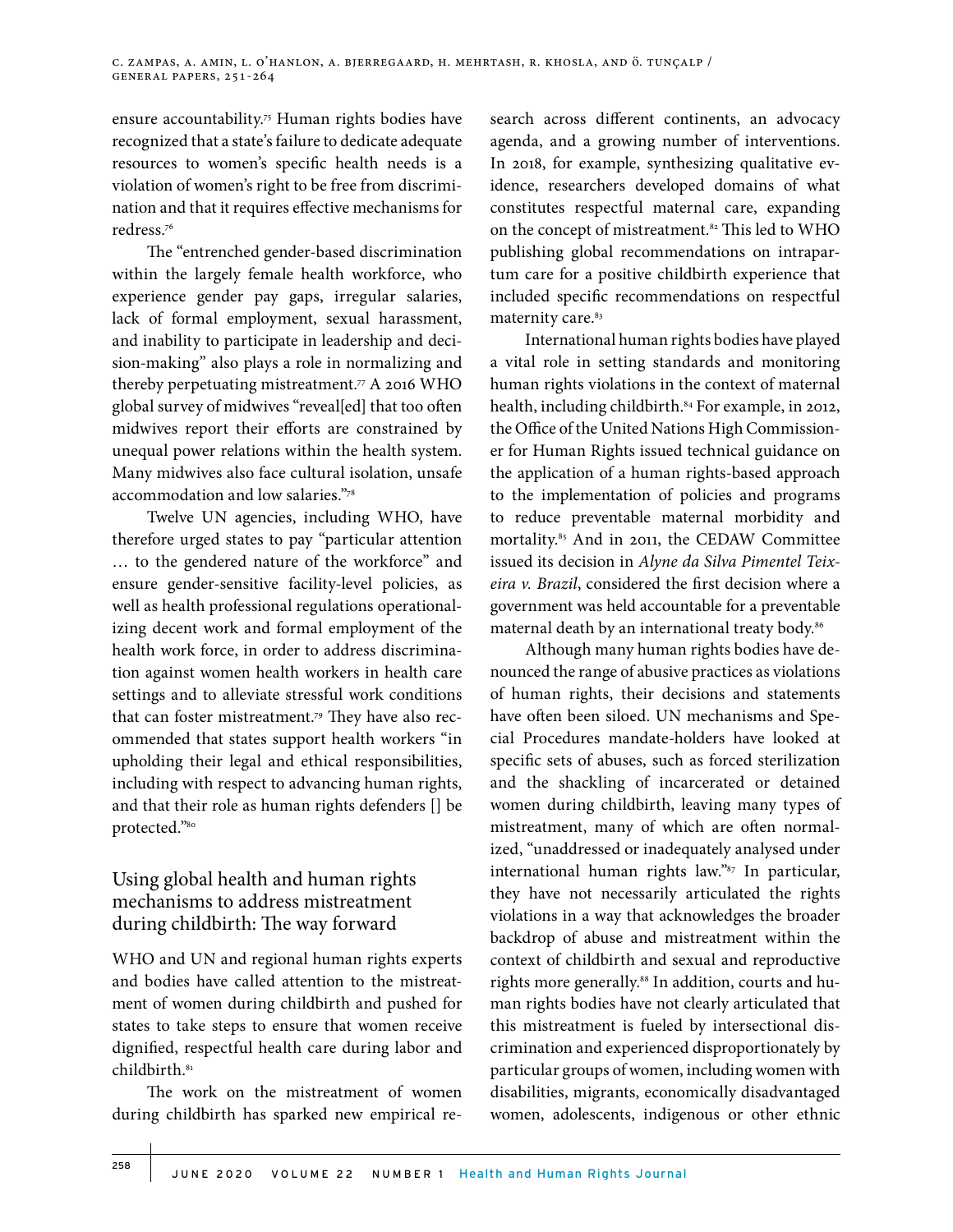minorities, LGBTI persons, and women living with HIV, among others.<sup>89</sup>

 In 2019, two important human rights mechanisms undertook the first comprehensive and robust examinations of the issue of mistreatment during childbirth. First, the UN Special Rapporteur on violence against women identified this issue as a priority and presented a thematic report on the topic to the 74th UN General Assembly on October 4, 2019.<sup>90</sup> WHO supported the mandate in preparation of this report by organizing an expert meeting in April 2019 and by producing a background document that included recommendations. Second, the Council of Europe Committee on Equality and Non-Discrimination prioritized this topic and prepared a report that informed the Council of Europe's Parliamentary Assembly Resolution, passed on October 3, 2019, calling on member states to address this issue.<sup>91</sup>

These high-level efforts underscore the global nature of this challenge and highlight the need for concerted global action to address the mistreatment of women during childbirth.

# Conclusion

Women have a right to dignified, respectful health care, free from discrimination and coercion, throughout pregnancy and childbirth, as protected in international and regional human rights law and standards. States have a due diligence obligation to prevent, investigate, and punish human rights violations during childbirth, including those acts which constitute mistreatment, whether by state or non-state actors. Moving forward, it is important to ensure an enabling legal and policy environment, such that women-centered care during childbirth is part of the implementation of all relevant policies and programs. This includes efforts to implement states' 2019 commitment to accelerating the provision of universal health coverage under the Sustainable Development Goals.

Key conclusions from WHO's 2019 expert meeting provide some guidance to states and other stakeholders on how to apply a human rights framework to address mistreatment during childbirth. This expert guidance closely tracks the recommendations included in the UN Special Rapporteur on violence against women's report and the Parliamentary Assembly of the Council of Europe's resolution.92 The WHO expert meeting called for states to do the following:

- Ensure compliance with international and regional human rights obligations and standards that protect women's rights in the context of childbirth.
- Review and strengthen laws and policies to prohibit the mistreatment of women during pregnancy and childbirth. Laws and policies must ensure autonomy in health care decision-making; guarantee free and informed consent, privacy, and confidentiality; prohibit mandatory HIV testing; prohibit screening procedures that are not of benefit to the individual or the public; ban involuntary treatment and mandatory third-party authorization and notification requirements; and explicitly guarantee women's rights to respectful maternity care and a birth companion of choice.
- Strengthen capacities to address multiple forms of discrimination that women experience during childbirth, including discrimination based on age, race, socioeconomic status, HIV status, education, disability, sexual orientation, and gender identity.
- Allocate adequate funding, staffing, and equipment for maternity care wards and facilities and ensure that the cost of health care financing "is not borne disproportionately by the poor."
- Ensure that the rights of health workers are fully protected, respected, and fulfilled and that health workers are free from discrimination and violence in the workplace.
- Ensure that policies, programs, and budgets promote health workforce educational and career development opportunities, pre-service education, and in-service training of all health workers on respectful maternal care, in accordance with WHO norms and guidelines.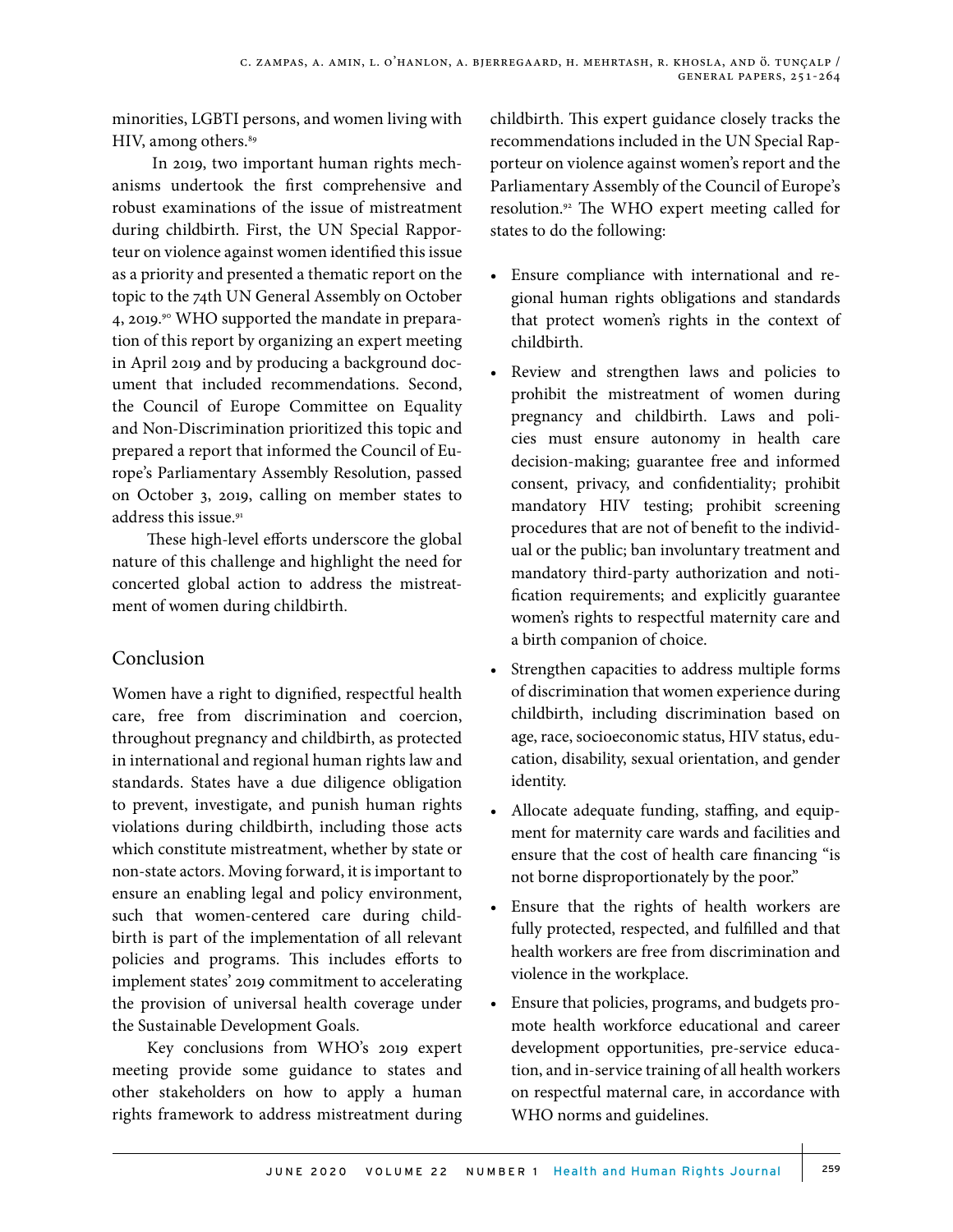- Implement evidence-based practices and guidelines, monitoring, and evaluation, including WHO's norms and standards related to respectful maternity care, intrapartum care, and violence against women.
- Ensure meaningful participation by women and civil society in all levels of legal and policy decision-making, and in monitoring.
- Strengthen mechanisms for the systematic reporting, monitoring, and evaluation of mistreatment of women during childbirth in public and private health care facilities.
- Strengthen the capacity of regulatory bodies and health professional associations, including national human rights institutions, to exercise oversight over public and private birthing facilities.
- Ensure accountability for the mistreatment of and violence against women during childbirth.
	- Create, strengthen, and fund accountability mechanisms to foster the accountability of multiple actors at various levels, both within health care settings and within the justice system.
	- Ensure that victims of rights violations are provided remedies—which may take the form of restitution, compensation, satisfaction, or guarantees of non-repetition—by both state and non-state actors.
	- Guarantee full and fair investigations into allegations of mistreatment and violence against women during childbirth, including by ensuring that the burden of proof is on the state and not the victim of the violation.
	- Raise awareness among lawyers, judges, and the public about the applicability of claims relating to women's sexual and reproductive rights in the context of childbirth to ensure the effective use of remedies in these cases.

# Acknowledgments

This manuscript was developed from a background note prepared for an expert group meeting on the

mistreatment of women during childbirth within the context of human rights in collaboration with Dubravka Simonovic, UN Special Rapporteur on violence against women, to support the mandate and preparation of her report. We would like to acknowledge Orlagh Mccann and Maria Roberta Serrentino at the Office of the United Nations High Commissioner for Human Rights on supporting the work on the report. We would also like to thank the participants of the expert group meeting for their contributions (in alphabetical order): Meghan Bohren, Janka Debreceniova, Catalina Devandas Aguilar, Simone Diniz, Lynn Freedman, Tamar Kabakian, Rosa Logar, Rose Mlay, Evelyne Opondo, Ivana Radacic, Gita Sen, Alessandro Stievano, Trude Thommessen, and Genoveva Tisheva.

## *A note on terminology*

*This article refers to "women" and "girls" in discussing mistreatment and violence during facility-based childbirth. Although the majority of personal experiences with these abuses relate to cisgender women and girls—who were born female and identify as female, transgender men and people who identify as neither men nor women may have the reproductive capacity to become pregnant and so may be subject to mistreatment and violence in the context of childbirth. The research did not find studies that included individuals with these gender identities, and as a result this background note does not reflect any experience they may have had with facility-based childbirth.*

#### References

1. World Health Organization, *WHO Recommendations: Intrapartum care for a positive childbirth experience* (Geneva: World Health Organization, 2018).

2. Ibid.

3. G. Sen, B. Reddy, and A. Iyer, "Beyond measurement: the drivers of disrespect and abuse in obstetric care," *Reproductive Health Matters* 26/53 (2018), pp. 6-18; World Health Organization, *WHO Statement: The prevention and elimination of disrespect and abuse during facility-based childbirth*, (Geneva: World Health Organization, 2015). Available at https://apps.who.int/iris/bitstream/handle/10665/134588/ WHO\_RHR\_14.23\_eng.pdf;jsessionid=4EBE117A98BFF-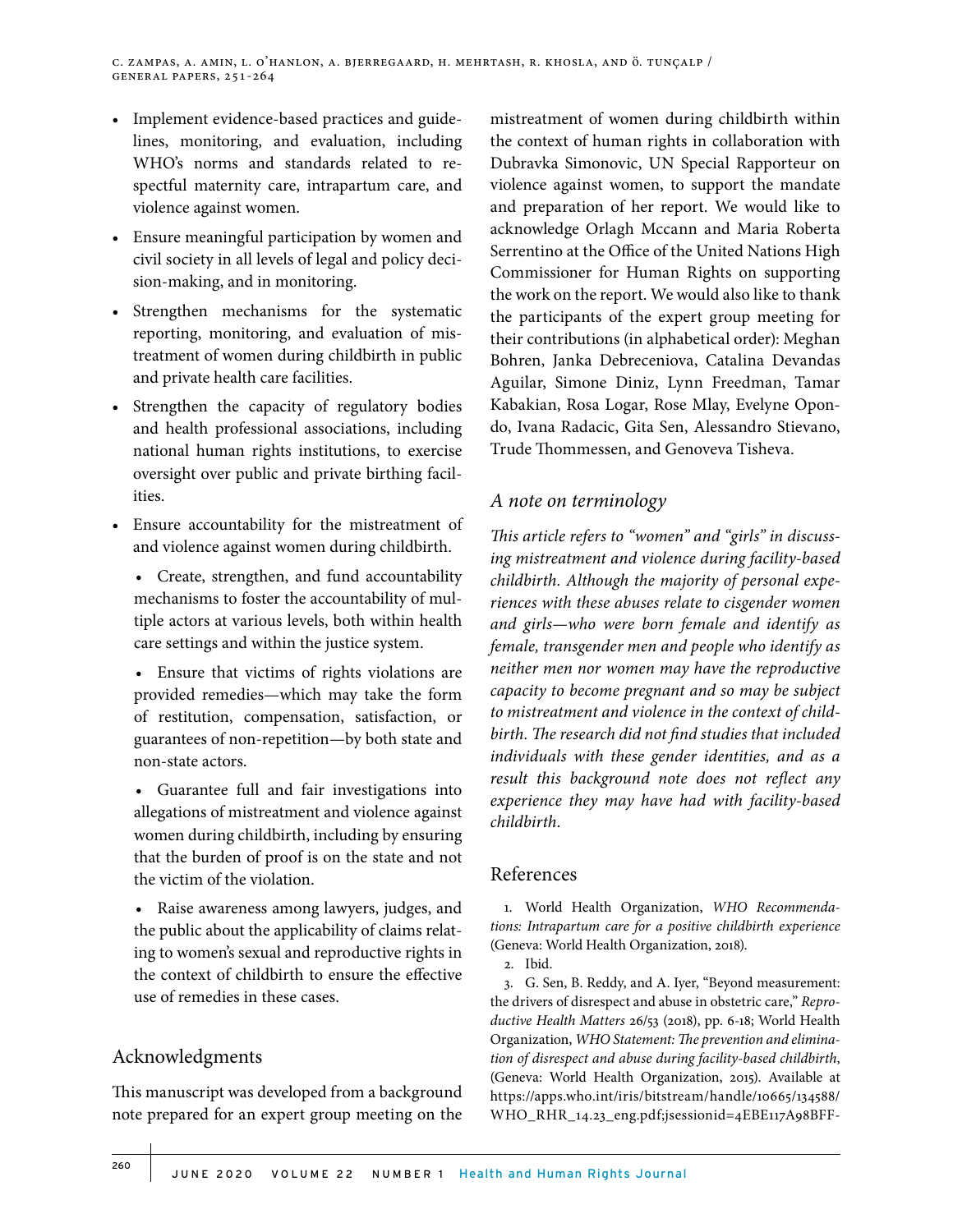C649E5B41F48965D742?sequence=1; Dubravka Šimonović, UN Special Rapporteur on violence against women, its causes and consequences, A human rights-based approach to mistreatment and violence against women in reproductive health services with a focus on childbirth and obstetric violence, UN Doc. No. A/74/137 (2019).

4. M. A. Bohren, J. P. Vogel, E. C. Hunter, et al., "The mistreatment of women during childbirth in health facilities globally: A mixed-methods systematic review," *PLoS Medicine* 12/6 (2015).

5. R. Khosla, C. Zampas, J. P. Vogel, et al., "International human rights and the mistreatment of women during childbirth," *Health and Human Rights Journal* 18/2 (2016), pp. 131–143.

6. United Nations General Assembly, G.A. Res. 70/1, UN Doc. A/RES/70/1 (2015).

7. Ibid.

8. United Nations General Assembly, G.A. Res. 74/2, UN Doc. A/RES/74/2 (2019).

9. Y. Jaffre and A. Prual, "Midwives in Niger: An uncomfortable position between social behaviors and health care constraints," *Social Science and Medicine* 38/8 (1994).

10. R. Jewkes, N. Abrahams, and Z. Mvo, "Why do nurses abuse patients? Reflections from South African obstetric services," *Social Science and Medicine* 47/11 (1998), pp. 1781–1795; C. R. Williams, C. Jerez, K. Klein, et al., "Obstetric violence: A Latin American legal response to mistreatment during childbirth," *BJOG: An International Journal of Obstetrics and Gynaecology* 125 (2018).

11. D. Bowser and K. Hill, *Exploring evidence for disrespect and abuse in facility-based childbirth: Report of a landscape analysis* (Washington, DC: USAID-TRAction Project, 2010).

12. World Health Organization (2015, see note 3).

13. Sen et al. (see note 3), p. 6.

14. Bohren et al. (2015, see note 4). See also Bowser and Hill (see note 11); L. P. Freedman and M. E. Kruk, "Disrespect and abuse of women in childbirth: Challenging the global quality and accountability agendas," *Lancet* 384/9948 (2014); S. P. Silal, L. Penn-Kekana, B. Harris, et al., "Exploring inequalities in access to and use of maternal health services in South Africa," *BMC Health Services Research* 12/120 (2011); R. Small, J. Yelland, J. Lumley, et al., "Immigrant women's views about care during labor and birth: An Australian study of Vietnamese, Turkish, and Filipino women," *Birth* 29/4 (2002); A. F. d'Oliveira, S. G. Diniz, and L. B. Schraiber, "Violence against women in health-care institutions: An emerging problem," *Lancet* 359/9318 (2002).

15. Bohren et al. (2015, see note 4); Khosla et al. (2016, see note 5).

16. M. A. Bohren, J. P. Vogel, B. Fawole, et al., "Methodological development of tools to measure how women are treated during facility-based childbirth in four countries: Labor observation and community survey," *BMC Medical Research Methodology* 18/1 (2018) p. 132; M. A. Bohren, H. Mehrtash, B. Fawole, et al., "How women are treated during facility-based childbirth in four countries: Findings from a cross-sectional study using labor observations and community-based surveys with women," *Lancet* 394/10210 (2019).

17. Bohren et al. (2019, see note 16).

18. L. P. Freedman, S. A. Kujawski, S. Mbuyita, et al., "Eye of the beholder? Observation versus self-report in the measurement of disrespect and abuse during facility-based childbirth," *Reproductive Health Matters* 26/53 (2018), pp. 107–122.

19. E. Larson, J. Sharma, M. A. Bohren, and Ö. Tunçalp, "When the patient is the expert: Measuring patient experience and satisfaction with care," *Bulletin of the World Health Organization* 97/8 (2019), pp. 563–569.

20. Constitution of the World Health Organization (1946); Khosla et al. (see note 5).

21. See, for example, Center for Reproductive Rights, *Failure to deliver: Violations of women's human rights in Kenyan health facilities* (New York: Center for Reproductive Rights, 2007); Amnesty International, *Deadly delivery: The maternal health care crisis in the USA* (London: Amnesty International, 2010); Human Rights Watch, *"Stop making excuses": Accountability for maternal health care in South Afric*a (New York: Human Rights Watch, 2011); Citizen, Democracy and Accountability, *Women – mothers – bodies: Women's human rights in obstetric care in healthcare facilities in Slovakia*  (Bratislava: Citizen, Democracy and Accountability, 2015); Center for Reproductive Rights, *Vakeras Zorales – speaking out: Roma women's experiences in reproductive health care in Slovakia* (Geneva: Center for Reproductive Rights, 2017).

22. World Health Organization (2015, see note 3); Bowser and Hill (see note 11).

23. See, for example, Human Rights Committee, *Mellet v. Ireland*, UN Doc. CCPR/C/116/D/2324/2013 (2016); Human Rights Committee, *Whelan v. Ireland*, UN Doc. CCPR/ C/119/D/2425/2014 (2017); Human Rights Committee, *K.L. v. Peru*, UN Doc. CCPR/C/85/D/1153/2003 (2005); Committee on the Elimination of Discrimination against Women, Inquiry concerning the United Kingdom of Great Britain and Northern Ireland under article 8 of the Optional Protocol to the Convention on the Elimination of All Forms of Discrimination against Women: Report of the Committee, UN Doc. CEDAW/C/OP.8/GBR/1 (2018); Committee on Economic, Social and Cultural Rights, *S.C. and G.P. v. Italy*, UN Doc. E/C.12/65/D/22/2017 (2019), paras. 10.3, 11.2; Committee on the Elimination of Discrimination against Women, Summary of the inquiry concerning the Philippines under Article 8 of the Optional Protocol to the Convention on the Elimination of All Forms of Discrimination against Women, UN Doc. CEDAW/C/OP.8/PHL/1 (2015).

24. Human Rights Committee, *Mellet v. Ireland*, UN Doc. CCPR/C/116/D/2324/2013 (2016); Human Rights Committee, *Whelan v. Ireland*, UN Doc. CCPR/C/119/D/2425/2014 (2017); Human Rights Committee, *K.L. v. Peru*, UN Doc.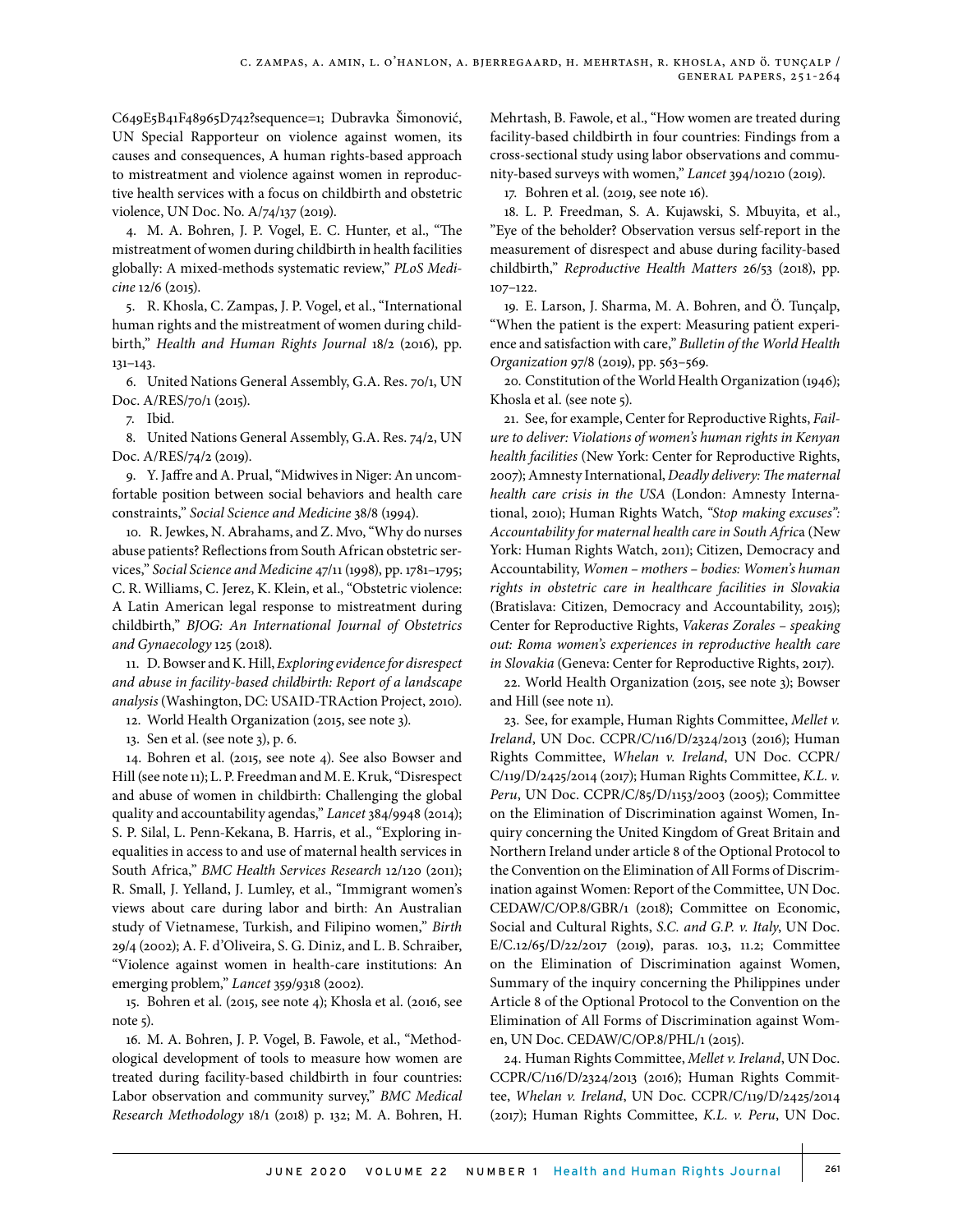CCPR/C/85/D/1153/2003 (2005); Committee on the Elimination of Discrimination against Women, Inquiry concerning the United Kingdom of Great Britain and Northern Ireland under article 8 of the Optional Protocol to the Convention on the Elimination of All Forms of Discrimination against Women: Report of the Committee, UN Doc. CE-DAW/C/OP.8/GBR/1 (2018); Committee on Economic, Social and Cultural Rights, *S.C. and G.P. v. Italy*, UN Doc. E/C.12/65/D/22/2017 (2019), paras. 10.3, 11.2; Committee on the Elimination of Discrimination against Women, Summary of the inquiry concerning the Philippines under Article 8 of the Optional Protocol to the Convention on the Elimination of All Forms of Discrimination against Women, UN Doc. CEDAW/C/OP.8/PHL/1 (2015). See also Khosla et al. (see note 5).

25. Bohren et al. (2015, see note 4); *Joint Statement by UN human rights experts, the Rapporteur on the Rights of Women of the Inter-American Commission on Human Rights and the Special Rapporteurs on the Rights of Women and Human Rights Defenders of the African Commission on Human and Peoples' Rights: "The 2030 Agenda for Sustainable Development and its implementation mark a unique opportunity to ensure full respect for sexual and reproductive health and rights which must be seized"* (September 24, 2015). Available at https://www.ohchr.org/EN/NewsEvents/Pages/ DisplayNews.aspx?NewsID=16490&LangID=E; Office of the United Nations High Commissioner for Human Rights "Croatia must act now to end violence and abuse against women in reproductive health procedures, say UN experts" [press release], February 22, 2019. Available at https://www. ohchr.org/EN/NewsEvents/Pages/DisplayNews.aspx?News-ID=24198&LangID=E; N. Madhiwalla, R. Ghoshal, P. Mavani, and N. Roy, "Identifying disrespect and abuse in organisational culture: A study of two hospitals in Mumbai, India," *Reproductive Health Matters* 26/53 (2018), pp. 36–47.

26. E. T. Maya, K. Adu-Bonsaffoh, P. Dako-Gyeke, et al., "Women's perspectives of mistreatment during childbirth at health facilities in Ghana: Findings from a qualitative study," *Reproductive Health Matters* 26/53 (2018), p. 76.

27. Bohren et al. (2015, see note 4), p. 17.

28. I. I. Okafor, O. U. Emmanuel, and N. O. Samuel, "Disrespect and abuse during facility-based childbirth in a low-income country," *International Journal of Gynecology and Obstetrics* 128/2 (2015), pp. 110–113.

29. Bohren et al. (2015, see note 4), pp. 16–17.

30. Center for Reproductive Rights (2017, see note 21), p. 7. 31. V. Barbara, "Latin America claims to love its mothers. Why does it abuse them*?*," *New York Times* (March 11, 2019). Available at https://www.nytimes.com/2019/03/11/opinion/ latin-america-obstetric-violence.html?action=click&module=Opinion&pgtype=Homepage.

32. Maya et al. (see note 26), pp. 75, 78.

33. Bohren et al. (2015, see note 4), p. 15.

34. Ibid.

35. Khosla et al. (see note 5).

36. International Federation of Gynecology and Obstetrics, *Ethical issues in obstetrics and gynecology* (London: International Federation of Gynecology and Obstetrics, 2015), pp. 22–24. See also ibid., pp. 147–150; Convention on the Rights of Persons with Disabilities, G.A. Res. 61/106 (2006); World Health Organization, *Eliminating forced, coercive and otherwise involuntary sterilization: An interagency statement* (Geneva: World Health Organization, 2014).

37. International Federation of Gynecology and Obstetrics (see note 36), pp. 22–24.

38. Ibid., pp. 147–150.

39. See, for example, Madhiwalla et al. (see note 25).

40. African Gender and Media Initiative, *Robbed of choice: Forced and coerced sterilization experiences of women living with HIV in Kenya* (Nairobi: African Gender and Media Initiative, 2012).

41. Bohren et al. (2015, see note 4), p. 14.

42. Khosla et al. (see note 5).

43. Bohren et al. (2015, see note 4), p. 17. See also Office of the United Nations High Commissioner for Human Rights (see note 25); Madhiwalla et al. (see note 25).

44. Juan E. Mendez, Report of the Special Rapporteur on torture and other cruel, inhuman or degrading treatment or punishment, UN Doc. A/HRC/31/57 (2016), para. 47. See also Committee on the Elimination of Discrimination against Women, *Alyne da Silva Pimentel v. Brazil*, UN Doc. CEDAW/C/49/D/17/2008 (2011).

45. Bohren et al. (2015, see note 4), p. 10.

46. Center for Reproductive Rights (2017, see note 21), p. 13.

47. Committee on the Elimination of Discrimination against Women, Concluding Observations: Czech Republic, UN Doc. CEDAW/C/CZE/CO/6 (2016), para. 30(a).

48. R. Yates, T. Brookes, and E. Whitaker, *Hospital detentions for non-payment of fees: A denial of rights and dignity* (London: Royal Institute of International Affairs, 2017); AP News, "AP investigation: Hospital patients held hostage for cash" (October 25, 2018). Available at https://apnews. com/4ee597e099be4dfaa899f85e652605b5; Bohren et al. (2015, see note 4), p. 19.

49. Center for Reproductive Rights (2007, see note 21), pp. 56–58.

50. Khosla et al. (see note 5).

51. Sen (see note 3).

52. Williams et al. (see note 10).

53. Human Rights Committee, General Comment No. 28, Equality of Rights Between Men and Women (Article 3), UN Doc. CCPR/C/21/Rev.1/Add.10 (2000), para. 5. See also Committee on the Elimination of Discrimination against Women, General Recommendation No. 35, Gender-Based Violence against Women, Updating General Recommendation No. 19, UN Doc. CEDAW/C/GC/35 (2017), paras. 7, 31.

54. R. Cook and S. Cusack, *Gender stereotyping: Transnational legal perspectives* (Philadelphia: University of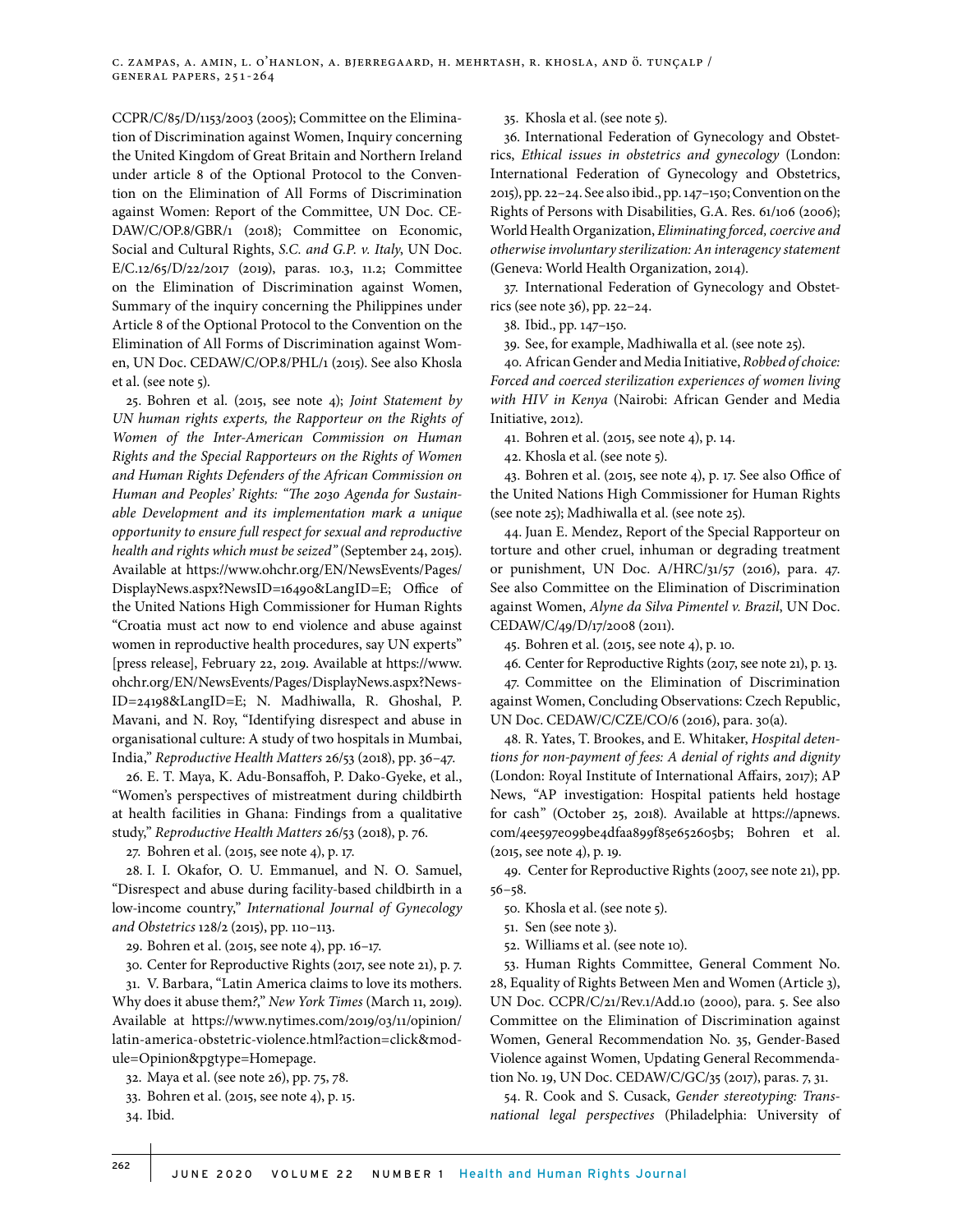Pennsylvania Press, 2010), p. 34.

55. Office of the United Nations High Commissioner for Human Rights, *Background paper on the role of the judiciary in addressing the harmful gender stereotypes related to sexual and reproductive health and rights: A review of the case law* (Geneva: Office of the United Nations High Commissioner for Human Rights, 2018), pp. 3, 5-6.

56. Ibid.

57. Khosla et al. (see note 5).

58. Committee on the Elimination of Discrimination against Women, *L.C. v. Peru*, UN Doc. CEDAW/C/50/D/22/2009 (2011), para. 7.7.

59. Mendez (see note 44), para. 47.

60. Working Group on the Issue of Discrimination against Women in Law and in Practice, Report of the Working Group on the issue of discrimination against women in law and in practice, UN Doc. A/HRC/32/44 (2016) para. 73.

61. Mendez (see note 44), para. 47.

62. See, for example, Committee against Torture, Concluding Observations: Ireland, UN Doc. CAT/C/IRL/CO/2 (2017), para. 29.

63. L. Oja and A. Yamin, "'Woman' in the European human rights system: How is the reproductive rights jurisprudence of the European court of human rights constructing narratives of women's citizenship?" *Columbia Journal of Gender and Law* 32/1 (2016), p. 77.

64. World Health Organization and UN Special Procedures expert group meeting with UN Special Rapporteur on violence against women on mistreatment during childbirth within the context of human rights and violence against women, Geneva, April 25–26, 2019; Freedman and Kruk (see note 14).

65. J. Erdman, "Commentary: Bioethics, human rights and childbirth," *Health and Human Rights Journal* 17/43  $(2015).$ 

66. A. Grover, Report of the Special Rapporteur on the right of everyone to the enjoyment of the highest attainable standard of physical and mental health, UN Doc. A/64/272 (2009), para. 45.

67. Erdman (see note 65).

68. See Khosla et al. (see note 5).

69. J. E. Mendez, Report of the UN Special Rapporteur on torture and other cruel, inhuman and degrading treatment, UN Doc. A/HRC/22/53 (2013), para. 32.

70. European Court of Human Rights, *V.C. v. Slovakia*, No. 18968/07 (2012).

71. Erdman (see note 65).

72. On health systems response to intimate partner violence and sexual violence, see World Health Organization, *Responding to intimate partner violence and sexual violence against women: WHO clinical and policy guidelines* (Geneva: World Health Organization, 2013); World Health Organization, *Strengthening health systems to respond to women subjected to intimate partner violence or sexual violence: A*  *manual for health managers* (Geneva: World Health Organization, 2017).

73. Freedman and Kruk (see note 14); Khosla et al. (see note 5).

74. Committee on Economic Social, and Cultural Rights, General Comment No. 22, The Right to Sexual and Reproductive Health, UN Doc. E/C.12/GC/22 (2016); African Commission on Human and Peoples' Rights, General Comment No. 2, Rights of Women in Africa (2014), para. 60; Committee on the Elimination of Discrimination against Women, *Alyne da Silva Pimentel v. Brazil*, UN Doc. CE-DAW/C/49/D/17/2008 (2011).

75. Office of the United Nations High Commissioner for Human Rights, Technical guidance on the application of a human rights-based approach to the implementation of policies and programmes to reduce preventable maternal morbidity and mortality, UN Doc. A/HRC/21/22 (2012), para. 45; Committee on Economic Social, and Cultural Rights, General Comment No. 22, The Right to Sexual and Reproductive Health, UN Doc. E/C.12/GC/22 (2016), para. 33.

76. See, for example, Committee on the Elimination of Discrimination against Women, *Alyne da Silva Pimentel v. Brazil*, UN Doc. CEDAW/C/49/D/17/2008 (2011), para. 7.6; Committee on the Elimination of Discrimination against Women, General Recommendation No. 24, Women and Health, UN Doc. CEDAW/C/1999/I/WG.II/WP.2/Rev.1  $(1999)$ .

77. UNAIDS, *Joint United Nations statement on ending discrimination in health care settings* (Geneva: UNAIDS, 2017).

78. World Health Organization, International Confederation of Midwives, and White Ribbon Alliance, "WHO and partners call for better working conditions for midwives" [press release], October 13, 2016. Available at https://www. who.int/en/news-room/detail/13-10-2016-who-and-partners-call-for-better-working-conditions-for-midwives.

79. UNAIDS (see note 77). See also World Health Organization, *Midwives' voices, midwives' realities: Findings from a global consultation on providing quality midwifery care* (Geneva: World Health Organization, 2016).

80. UNAIDS (see note 77).

81. See Khosla et al. (see note 5).

82. E. Shakibazadeh, M. Namadian, M. A. Bohren, et al., "Respectful care during childbirth in health facilities globally: A qualitative evidence synthesis," *BJOG: An International Journal of Obstetrics and Gynaecology* 125/8 (2018), pp. 932–942; S. Downe , T. A. Lawrie, K. Finlayson, and O.T. Oladapo, "Effectiveness of respectful care policies for women using routine intrapartum services: A systematic review," *Reproductive Health* 15/1 (2018) p. 23.

83. World Health Organization (2018, see note 1).

84. See Khosla et al. (see note 5).

85. Office of the United Nations High Commissioner for